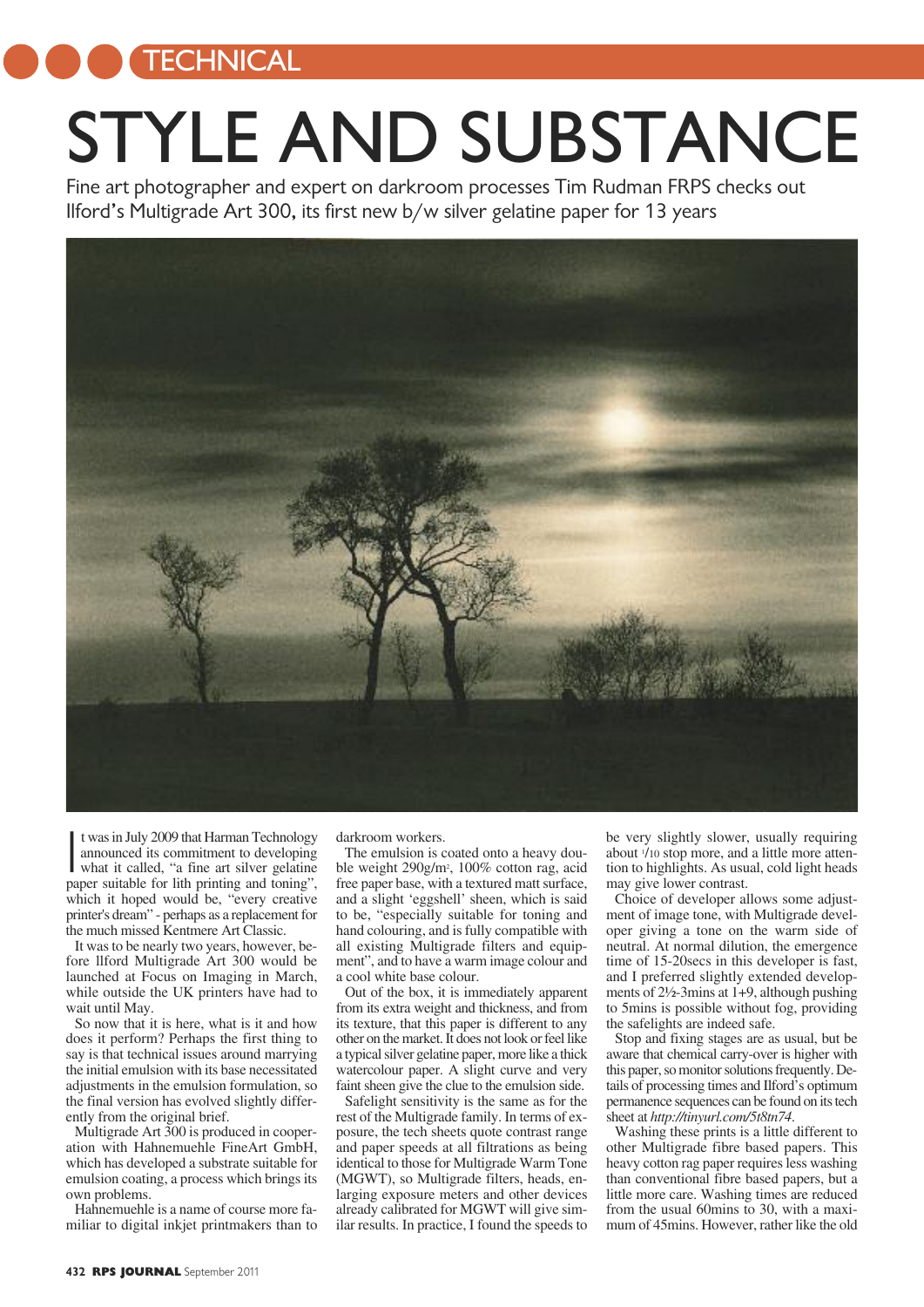

**Left: First Light. Multigrade developer. Sepia and gold toned. Above: Tree Silhouettes. Multigrade developer. Selenium, sepia and gold toned. Right: Under Yosemite Point. Multigrade developer. 'Second pass' lith print. Blacks preserved by split bleaching before second development in LD20.**

Kentmere Art papers, this paper floats. In a wash sink, the sheets float on top and stick together at the surface, so attention is needed to keep them continuously separated.

In an archival slot washer meanwhile, they float, rather like an iceberg, with most but not all of the print under the water, so thought must be given to ways of keeping them fully under the surface.

For smaller sheets in a large washer, film clips on the lower edge will work well, but for a 20x16ins sheet in a 20x16 washer, something is needed to hold the top edge under the water. I use clips from a Nova slot processor to weigh each print down from above. It isn't necessary to clip into the paper, just to stop it rising above the surface.

Plastic clothespegs can also work but, asthey may not have sufficient weight, they can be gently wedged between the slot dividers using them staggered at each end, to avoid 'peg clash' (a new term has just been coined!).

Drying may be undertaken by all the usual techniques. I always air-dry by drip-dry hanging the prints, as I like to avoid squeegee or any other contact with the emulsion before any



chemical post-processing stages.

This base holds a lot of water, and these large fully wet prints are heavy, so I hang singly rather than back to back, otherwise they can pull out of the clips.

The robust nature of this heavy cotton rag paper is really appreciated when handling large prints through the wet stages. Kinks and creases, which can easily ruin a large wet print in a moment during the final stages,

are greatly reduced - in fact I have yet to have any, and that is a real blessing!

The dry prints feel weighty and substantial, and are commendably devoid of curl and free of any signs of cockling or wrinkling. What small curve there is flattens easily in a press or under weight.

The emulsion side has an obvious but fine texture, and the matt surface has a slight added sheen that really enhances the D-max,